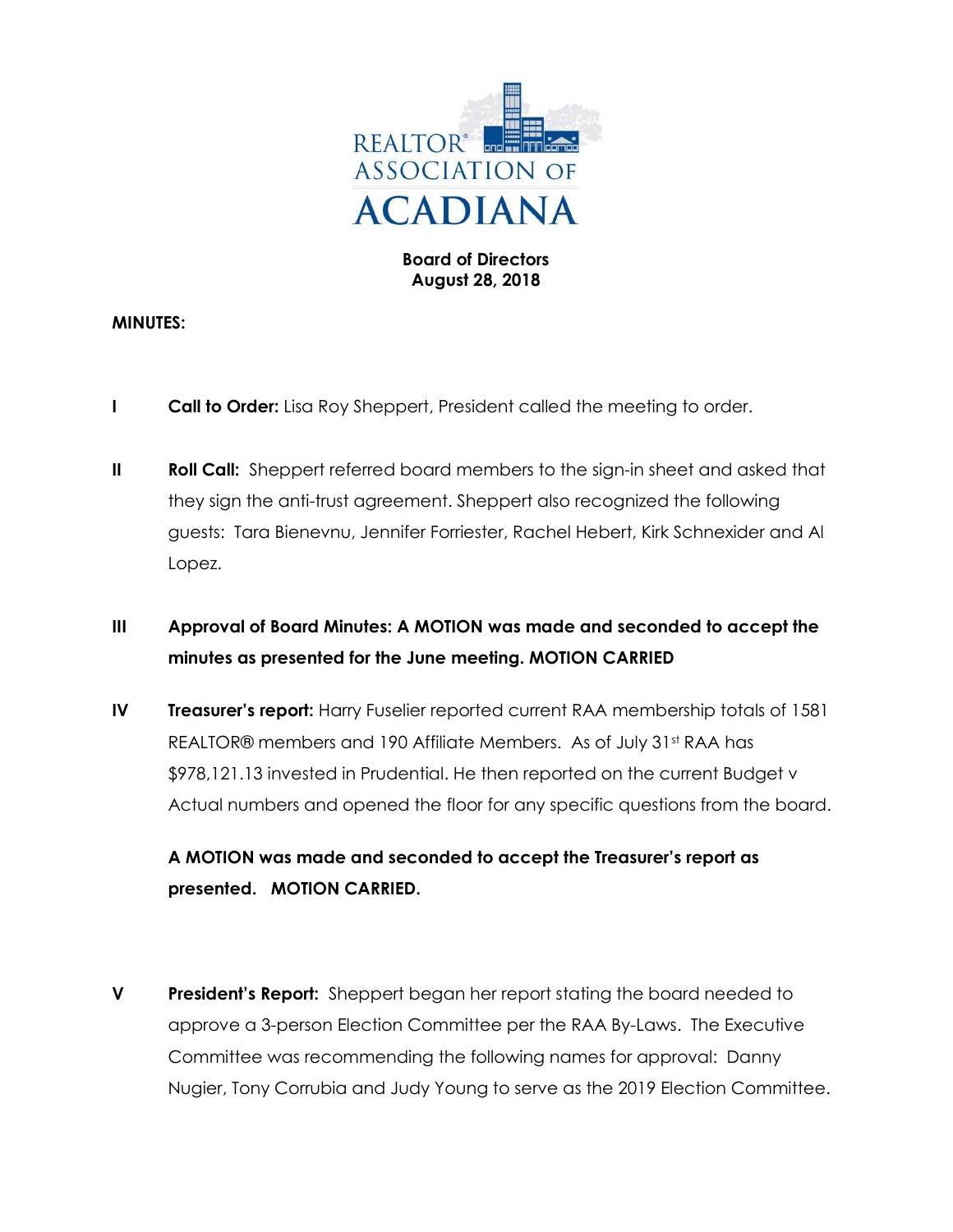A MOTION was made and seconded to approve the recommended names for the 2019 Election Committee.

Sheppert then passed out the suggested names to serve on the 2018 Awards Committee.

# A MOTION was made and seconded to approve the names as presented for the 2018 Awards Committee. MOTION CARRIED

Sheppert reported on Louisiana REALTORS®. She noted the LR Fall Governance Meeting would take place September 18-21 in Natchitoches. She referred board members to the attached conference agenda in the August board packets. Sheppert then remarked that per the RAA's Policies and Procedures the RAA Board needed to select a member of RAA to represent the organization on the LR Board of Directors for a two-year term. The Executive Committee is recommending Tim Skinner for this position.

# A MOTION was made and seconded to approve Tim Skinner for a two-year position on the LR board of directors. MOTION CARRIED.

Sheppert referred board members to attached correspondence from Louisiana REALTORS® requesting the board add a \$20 voluntary contribution to the 2019 Dues billing for the REALTOR® Relief Fund. In addition, Al Lopez, ACPAT Chair requested the RAA Board consider adding back a \$20 voluntary contribution for Friends of Louisiana Real Estate.

The Board discussed these two additional items for the 2019 dues billing.

# A MOTION was made and seconded to defer both of these items until the September board meeting to allow the staff to research with our database vendor on various option for voluntary contributions for the 2019 dues billing. MOTION CARRIED

Sheppert reported that she along with Walter Campbell, President -Elect had been invited to attend a meeting called by the Brokers who are considering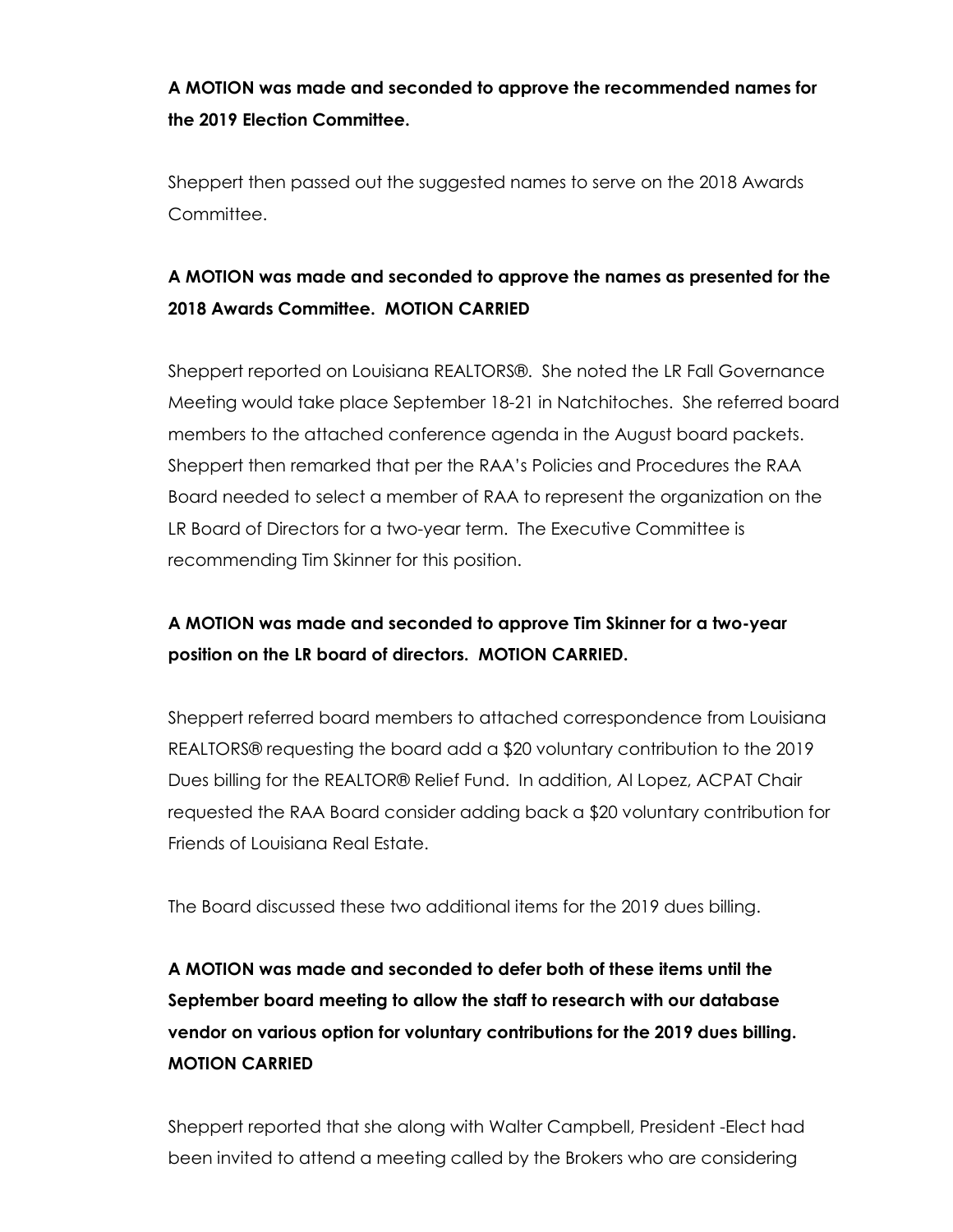forming a Broker Owned MLS. The meeting will take place later on this afternoon. Several board members requested Sheppert send them a written report from the meeting.

Sheppert called upon Walter Campbell who reported that he had conducted CEO, Susan Holliday's annual performance review. He reported she had received a favorable review and thanked all the board members who had participated in the review process.

A MOTION was made and seconded to enter into Executive Session to review a report from the Professional Standards Committee. MOTION CARRIED.

A Motion was made and seconded to exit Executive Session. MOTION CARRIED

## A Motion was made and seconded to accept the report from the Professional Standards Committee. MOTION CARRIED

#### VI Committee Reports:

MLS: Jim Keaty was asked to present the minutes from the MLS Committee.

A MOTION was made and seconded to approve the MLS Committee minutes with the following exceptions/ additions:

1. That any time the MLS Rules and Procedures refer to fines that the section always refer back to Appendix A for fine schedule.

2. The new proposed language for auction properties be placed with the current Auction rules within the MLS Rules and Procedures.

3. Section 21 of proposed changes to MLS Rules and Procedures that the sentence beginning with " The convenience results….." be stricken.

## MOTION CARRIED

2. Events Committee: A Motion was made and seconded to accept the minutes from the Events Committee with the exception of requiring REALTOR® members to bring a visa gift card to the event. MOTION CARRIED.